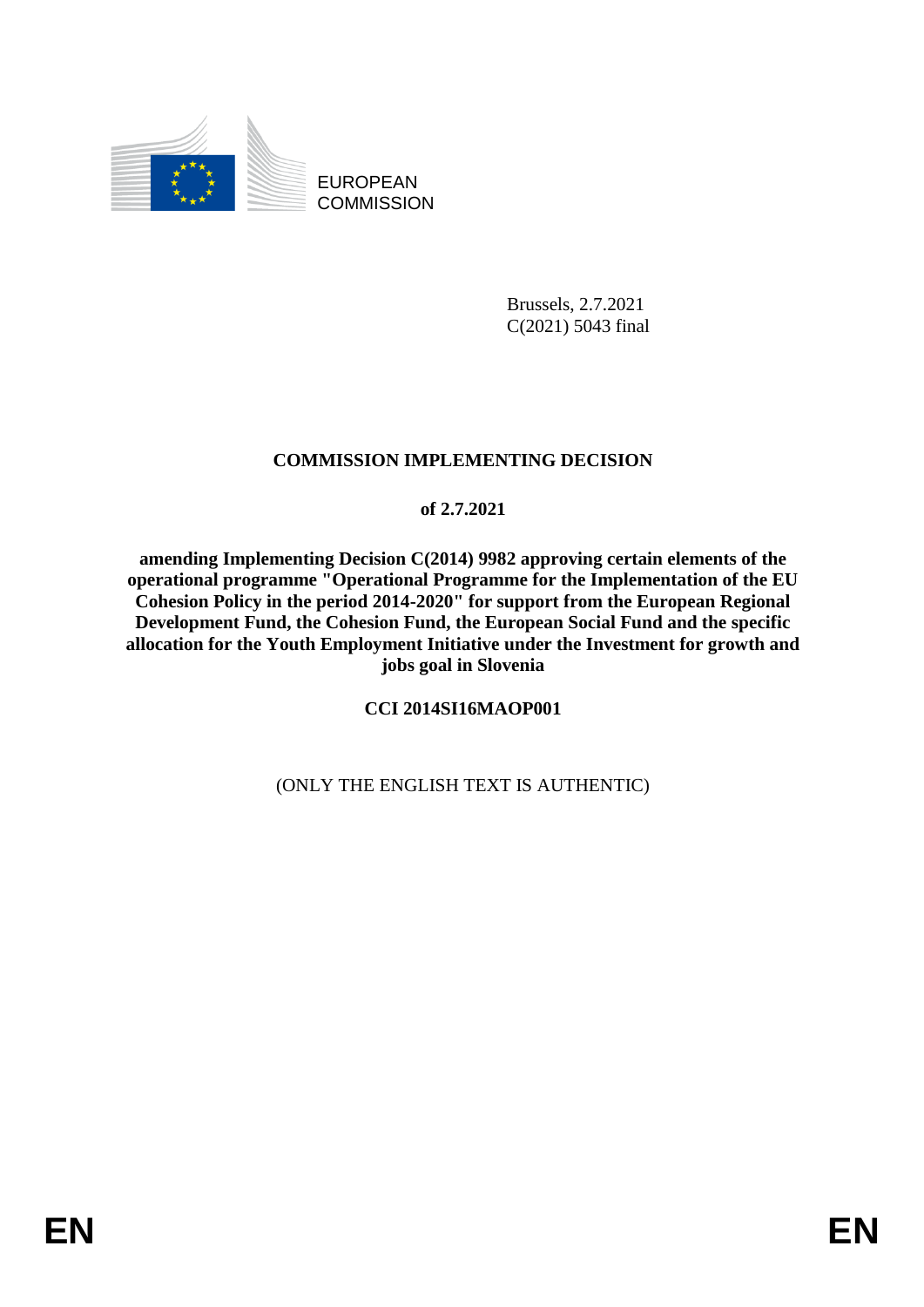#### **COMMISSION IMPLEMENTING DECISION**

#### **of 2.7.2021**

**amending Implementing Decision C(2014) 9982 approving certain elements of the operational programme "Operational Programme for the Implementation of the EU Cohesion Policy in the period 2014-2020" for support from the European Regional Development Fund, the Cohesion Fund, the European Social Fund and the specific allocation for the Youth Employment Initiative under the Investment for growth and jobs goal in Slovenia**

#### **CCI 2014SI16MAOP001**

#### (ONLY THE ENGLISH TEXT IS AUTHENTIC)

#### THE EUROPEAN COMMISSION,

Having regard to the Treaty on the Functioning of the European Union,

Having regard to Regulation (EU) No 1303/2013 of the European Parliament and of the Council of 17 December 2013 laying down common provisions on the European Regional Development Fund, the European Social Fund, the Cohesion Fund, the European Agricultural Fund for Rural Development and the European Maritime and Fisheries Fund and laying down general provisions on the European Regional Development Fund, the European Social Fund, the Cohesion Fund and the European Maritime and Fisheries Fund and repealing Council Regulation (EC) No  $1083/2006<sup>1</sup>$ , and in particular Article 96(10) thereof,

Having consulted the ESF Committee,

Whereas:

- (1) By Commission Implementing Decision C(2014) 9982, as last amended by Commission Implementing Decision C(2020) 4159, certain elements of the "Operational Programme for the Implementation of the EU Cohesion Policy in the period 2014-2020" for support from the European Regional Development Fund ('ERDF'), the Cohesion Fund, the European Social Fund ('ESF') and the specific allocation for the Youth Employment Initiative ('YEI') under the Investment for growth and jobs goal in Slovenia were approved.
- (2) On 17 June 2021 Slovenia submitted, through the electronic data exchange system of the Commission, a request for an amendment to this operational programme. The request was accompanied by a revised operational programme, in which Slovenia proposed an amendment to the elements of the operational programme referred to in points (a), (b)(i) to (v) and (d) of the first subparagraph of Article 96(2) of Regulation (EU) No 1303/2013, all subject to Implementing Decision C(2014) 9982.
- (3) The amendment to the operational programme consists, mainly, in allocating part of the REACT-EU resources made available to Slovenia as external assigned revenues in

 $\mathbf{1}$ 

<sup>1</sup> OJ L 347, 20.12.2013, p. 320.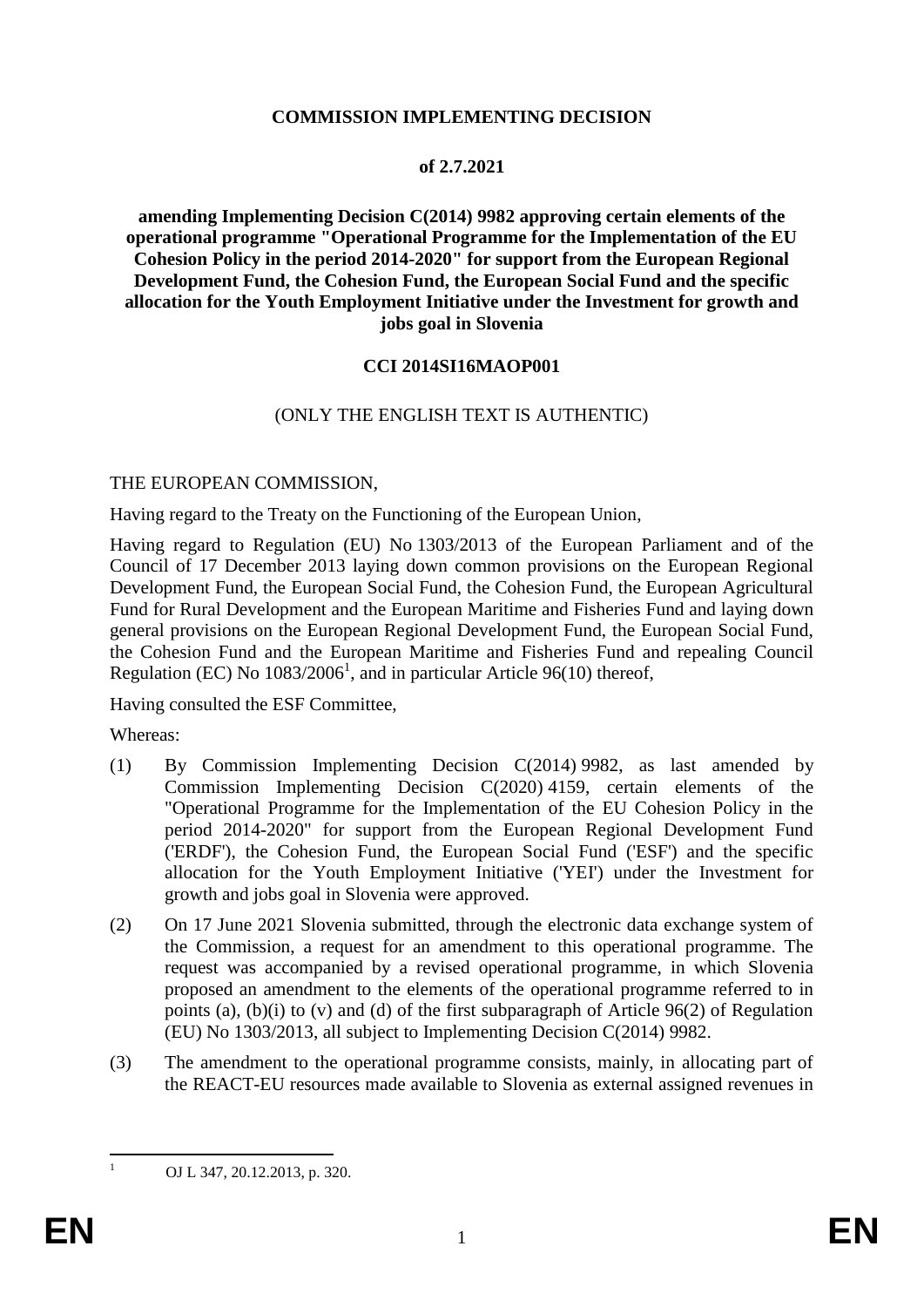accordance with Article 3(1) of Council Regulation (EU)  $2020/2094^2$  under the new thematic objective "Fostering crisis repair in the context of the COVID-19 pandemic and its social consequences and preparing a green, digital and resilient recovery of the economy" and should cover the year 2021.

- (4) The amendment to the operational programme consists in the creation of a new priority axis 15 "Promoting crisis response in the frame of REACT-EU" to support with the ERDF REACT-EU allocation of EUR 240 073 030 the following measures: strengthening the resilience of health systems, green and digital transition, building resilience of old-age social care and long-term care services, while taking into account deinstitutionalisation, as well as the provision of working capital and investment support to enterprises.
- (5) The amendment to the operational programme consists, furthermore, in the creation of a new priority axis 16 "Promoting crisis response in the frame of REACT-EU" to support with the ESF REACT-EU allocation of EUR 13 205 000 the following measures: strengthening the resilience of health systems, green and digital transition, building resilience of old-age social care and long-term care services, while taking into account deinstitutionalisation, as well as support for job retention and youth employment.
- (6) The amendment to the operational programme consists, in addition, in the reallocation of EUR 22 592 150 from priority axis 4 "Sustainable consumption and production of energy and smart grids" to priority axis 7 "Infrastructure development and promotion of sustainable mobility", both supported by the Cohesion Fund, and the corresponding modification of output indicators. The amendment also consists in the inclusion of new actions to be supported under priority axes 5 "Climate change adaptation" and 9 "Social inclusion and reduction of poverty risks, active ageing and health", as well as the deletion of a non-performing specific objective under priority axis 6 "Improvement of the environment and biodiversity status".
- (7) The amendment finally consists in changes of output indicators on priority axes 9 and 10 "Knowledge, skills and lifelong learning to enhance employability", as well as in the inclusion of new output indicators addressing the effects of the COVID-19 outbreak within priority axes 1 "International competitiveness of research, innovation and technological development in line with smart specialisation for enhanced competitiveness and greening of the economy", 3 "Dynamic and competitive entrepreneurship for green economic growth", 8 "Promoting employment and supporting transnational labour mobility", 9 and 10.
- (8) In accordance with Article 30(1) and in accordance with the sixth subparagraph of Article 92b(9) of Regulation (EU) No 1303/2013, the request for the amendment to the operational programme is duly justified by the need to quickly deploy the REACT-EU resources for crisis repair in the context of the COVID-19 pandemic and its social consequences and to prepare a green, digital and resilient recovery of the economy within the current programming period. In addition, the request for the amendment is justified by the need to provide an effective and immediate response to the current public health crisis related to the COVID-19 outbreak, as well as by the need to ensure a better use of the available funding on certain priority axes. The request for the amendment to the operational programme sets out the expected impact of the changes

 $\overline{2}$ <sup>2</sup> Council Regulation (EU) 2020/2094 of 14 December 2020 establishing a European Union Recovery Instrument to support the recovery in the aftermath of the COVID-19 crisis (OJ L 433I, 22.12.2020, p. 23).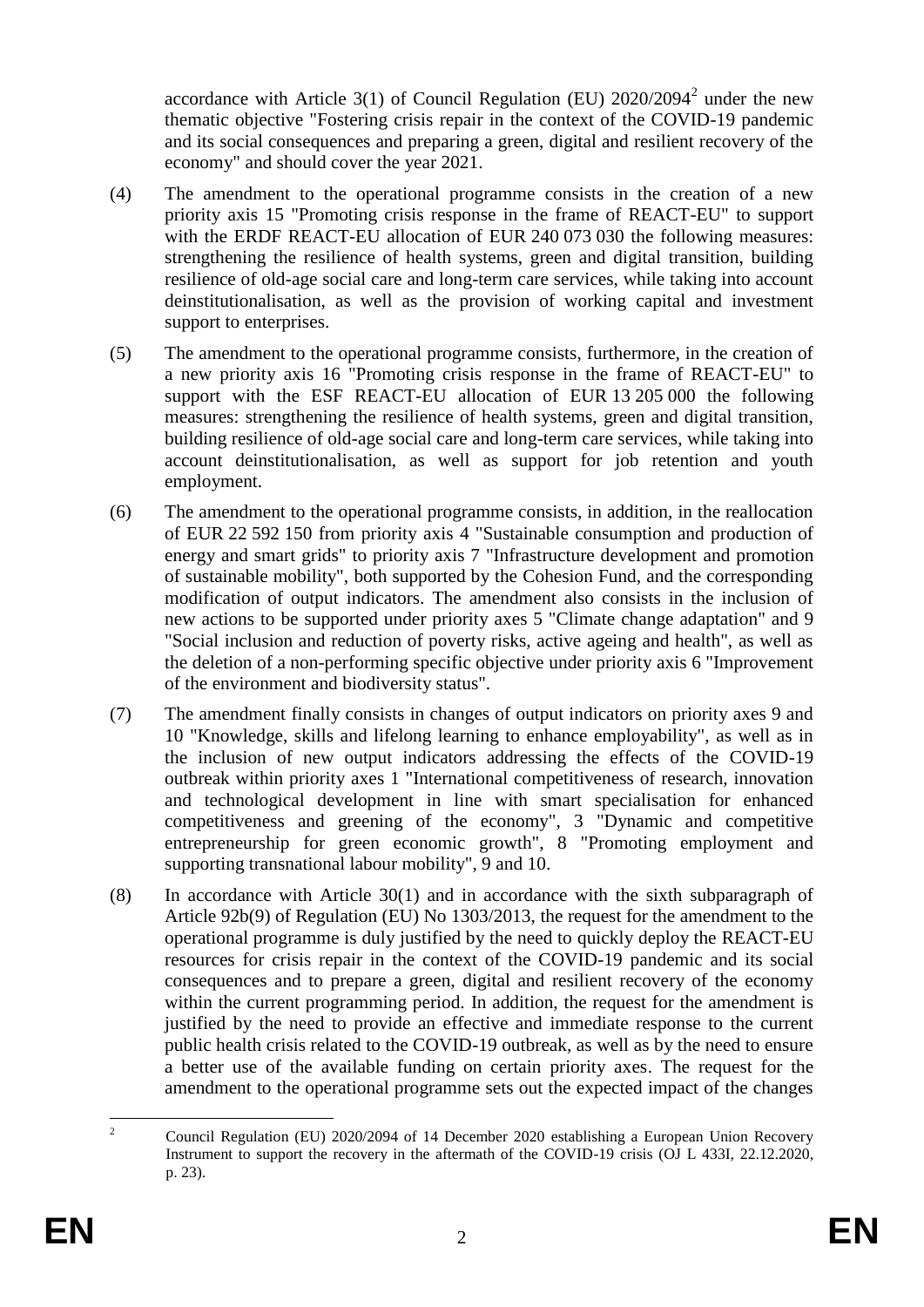to the programme on fostering crisis repair in the context of the COVID-19 pandemic and its social consequences and preparing a green, digital and resilient recovery of the economy in accordance with the second subparagraph of Article 92b(8) of Regulation (EU) No 1303/2013, achieving the Union's strategy for smart, sustainable and inclusive growth and the specific objectives defined in the programme, taking account of Regulation (EU) No  $1303/2013$  and Regulations (EU) No  $1300/2013^3$ , (EU) No  $1301/2013<sup>4</sup>$  and (EU) No  $1304/2013<sup>5</sup>$  of the European Parliament and of the Council, as well as of the horizontal principles referred to in Articles 5, 7 and 8 of Regulation (EU) No 1303/2013.

- (9) In accordance with point (e) of Article 110(2) of Regulation (EU) No 1303/2013, the monitoring committee by written procedure on 27 November 2020 examined and approved the proposal for the amendment to the operational programme, taking into account the text of the revised operational programme and its financing plan.
- (10) The Commission assessed the revised operational programme and did not make observations pursuant to the second sentence of the first subparagraph of Article 30(2) of Regulation (EU) No 1303/2013.
- (11) The amended elements of the revised operational programme subject to the Commission's approval under Article 96(10) of Regulation (EU) No 1303/2013 should therefore be approved.
- (12) For reasons of clarity, it is appropriate to indicate the date as of which expenditure that is not related to operations fostering crisis response capacities in the context of the COVID-19 outbreak or supported under the thematic objective "Fostering crisis repair in the context of the COVID-19 pandemic and its social consequences and preparing a green, digital and resilient recovery of the economy" but becomes eligible as a result of the amendment to the operational programme is to be eligible in accordance with Article 65(9) of Regulation (EU) No 1303/2013.
- (13) Implementing Decision C(2014) 9982 should therefore be amended accordingly,
- HAS ADOPTED THIS DECISION:

## *Article 1*

Implementing Decision C(2014) 9982 is amended as follows:

1. in Article 1, the introductory sentence is replaced by the following:

"The following elements of the operational programme "Operational Programme for the Implementation of the EU Cohesion Policy in the period 2014-2020" for joint support from the ERDF, the Cohesion Fund, the ESF and the specific allocation for the YEI under the Investment for growth and jobs goal in Slovenia for the period from 1 January 2014 to 31 December 2020 and benefitting from the REACT-EU resources for 2021, submitted in its final version on 11 December 2014, as last

 $\overline{3}$ Regulation (EU) No 1300/2013 of the European Parliament and of the Council of 17 December 2013 on the Cohesion Fund and repealing Council Regulation (EC) No 1084/2006 (OJ L 347, 20.12.2013, p. 281).

<sup>&</sup>lt;sup>4</sup> Regulation (EU) No 1301/2013 of the European Parliament and of the Council of 17 December 2013 on the European Regional Development Fund and on specific provisions concerning the Investment for growth and jobs goal and repealing Regulation (EC) No 1080/2006 (OJ L 347, 20.12.2013, p. 289).

<sup>&</sup>lt;sup>5</sup><br><sup>5</sup> Regulation (EU) No 1304/2013 of the European Parliament and of the Council of 17 December 2013 on the European Social Fund and repealing Council Regulation (EC) No 1081/2006 (OJ L 347, 20.12.2013, p. 470).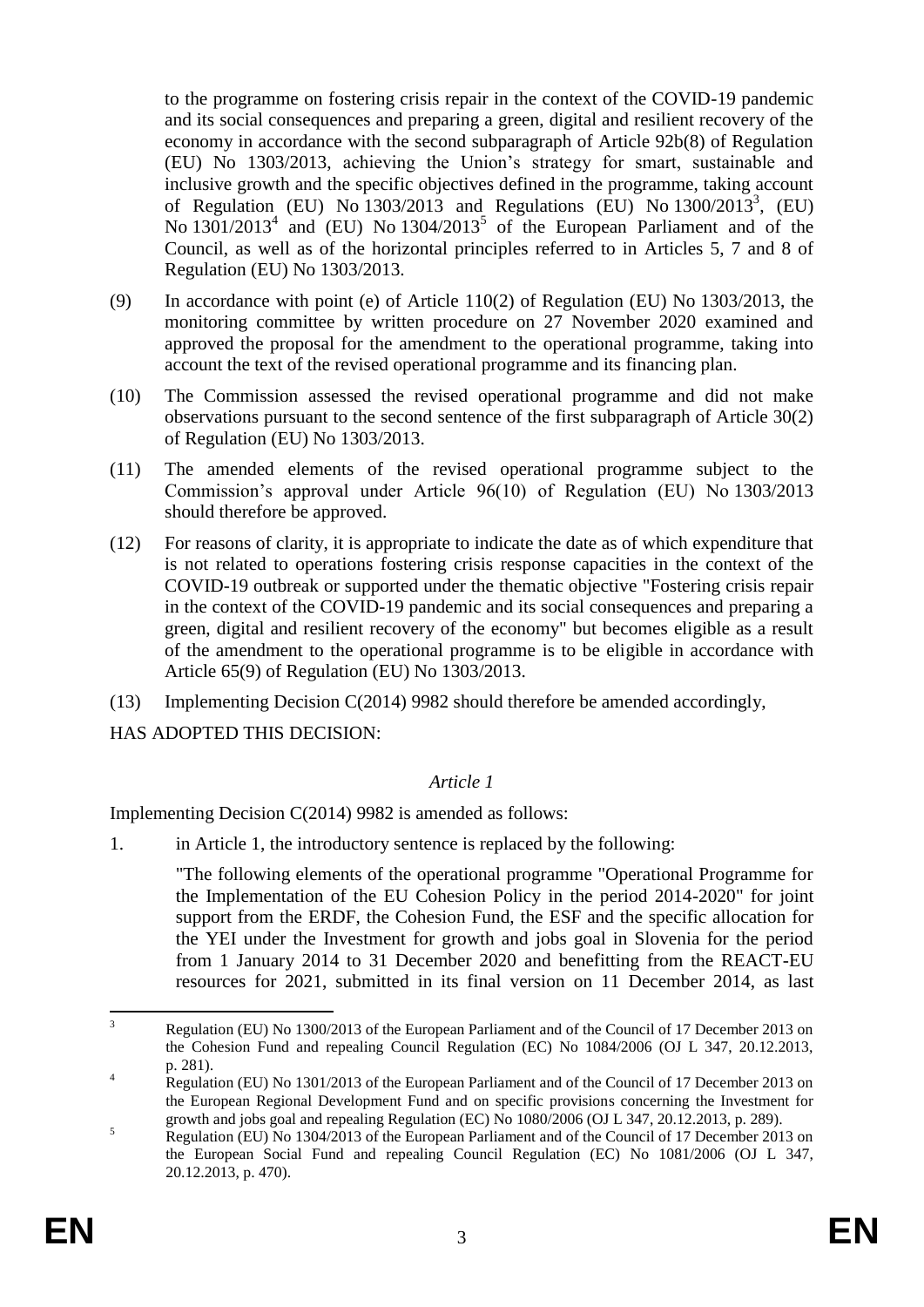amended by the revised operational programme submitted in its final version on 17 June 2021, are hereby approved:";

2. Article 2 is replaced by the following:

#### *"Article 2*

The following priority axes shall be supported by the operational programme:

- (a) Priority axis 1 "International competitiveness of research, innovation and technological development in line with smart specialisation for enhanced competitiveness and greening of the economy" from the ERDF;
- (b) Priority axis 2 "Enhancing access to, and use and quality of, ICT" from the ERDF;
- (c) Priority axis 3 "Dynamic and competitive entrepreneurship for green economic growth" from the ERDF;
- (d) Priority axis 4 "Sustainable consumption and production of energy and smart grids" from the ERDF and the Cohesion Fund;
- (e) Priority axis 5 "Climate change adaptation" from the ERDF and the Cohesion Fund;
- (f) Priority axis 6 "Improvement of the environment and biodiversity status" from the ERDF and the Cohesion Fund;
- (g) Priority axis 7 "Infrastructure development and promotion of sustainable mobility" from the ERDF and the Cohesion Fund;
- (h) Priority axis 8 "Promoting employment and supporting transnational labour mobility" from the ESF and the specific allocation for the YEI;
- (i) Priority axis 9 "Social inclusion and reduction of poverty risks, active ageing and health" from the ERDF and the ESF;
- (j) Priority axis 10 "Knowledge, skills and lifelong learning to enhance employability" from the ERDF and the ESF;
- (k) Priority axis 11 "Rule of law, enhancing institutional capacity, efficient public administration, support to the development of NGOs and capacity building of social partners" from the ESF;
- (l) Priority axis 12 "Technical assistance" from the Cohesion Fund;
- (m) Priority axis 13 "Technical assistance" from the ERDF;
- (n) Priority axis 14 "Technical assistance" from the ESF;
- (o) Priority axis 15 "Promoting crisis response in the frame of REACT-EU" from the ERDF REACT-EU;
- (p) Priority axis 16 "Promoting crisis response in the frame of REACT-EU" from the ESF REACT-EU.";
- 3. in Article 4, paragraph 2 is replaced by the following:

"2. The total financial appropriation for the operational programme is set at EUR 3 321 202 955, to be financed from: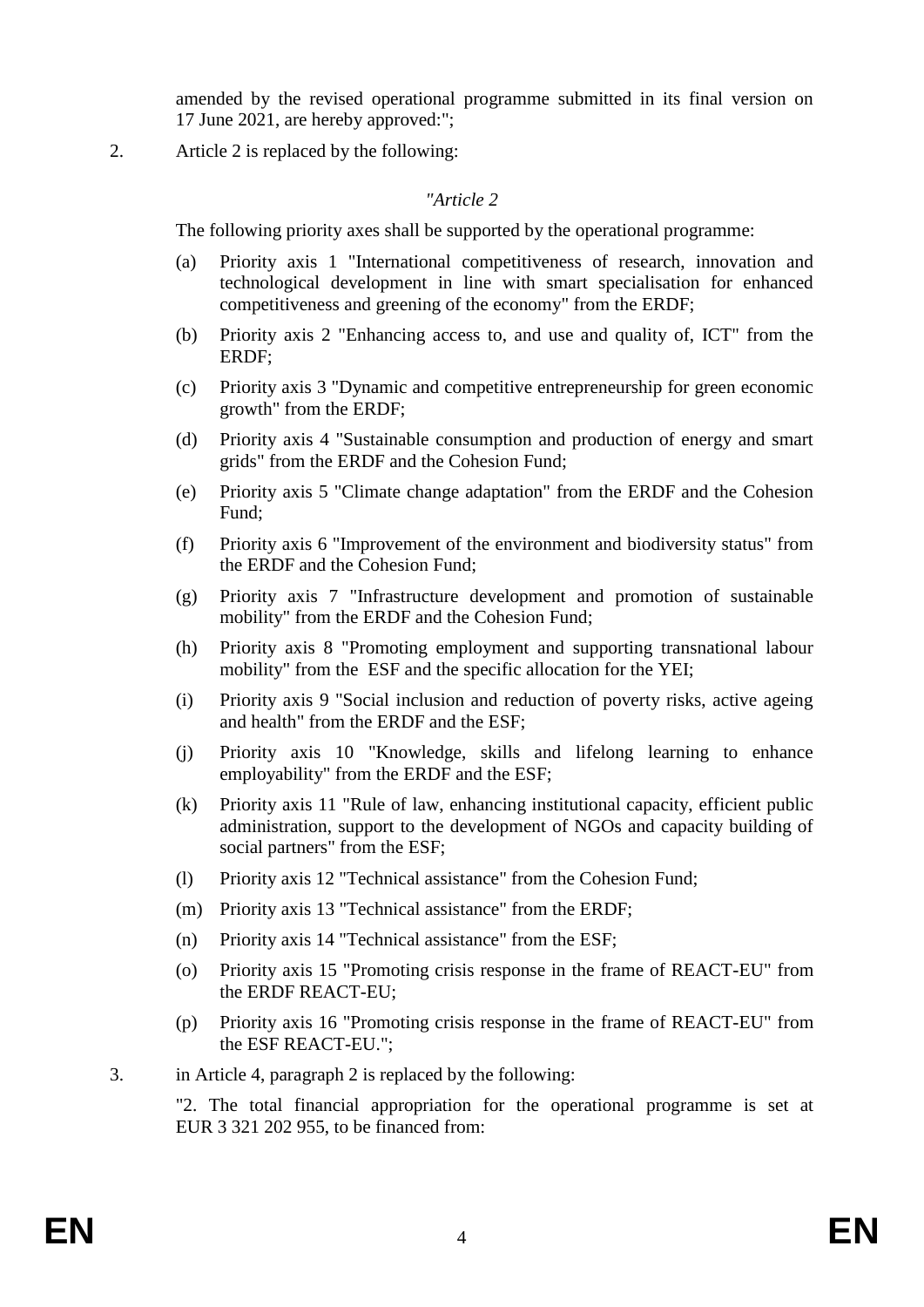(a) the following specific budget lines in accordance with the nomenclature of the General Budget of the European Union for 2014:

13 03 60: EUR 907 392 844 (ERDF – Less developed regions);

13 03 62: EUR 509 292 519 (ERDF – More developed regions);

13 04 60: EUR 914 046 895 (Cohesion Fund);

04 02 60: EUR 379 473 557 (ESF – Less developed regions);

04 02 62: EUR 339 296 038 (ESF – More developed regions);

04 02 64: EUR 18 423 072 (specific allocation for the YEI);

(b) the following REACT-EU resources made available to Slovenia in accordance with Article 3(1) of Regulation (EU) 2020/2094 on the following specific budget lines in accordance with the nomenclature of the General Budget of the European Union for 2021:

05 02 05 01: EUR 240 073 030 (ERDF REACT-EU);

07 02 05 01: EUR 13 205 000 (ESF REACT-EU).";

- 4. Annex I is replaced by the text set out in Annex I to this Decision;
- 5. Annex II is replaced by the text set out in Annex II to this Decision.

# *Article 2*

Expenditure that is not related to operations fostering crisis response capacities in the context of the COVID-19 outbreak or supported under the thematic objective "Fostering crisis repair in the context of the COVID-19 pandemic and its social consequences and preparing a green, digital and resilient recovery of the economy" but becomes eligible as a result of the amendment to the operational programme "Operational Programme for the Implementation of the EU Cohesion Policy in the period 2014-2020" approved by this Decision is eligible from 17 June 2021.